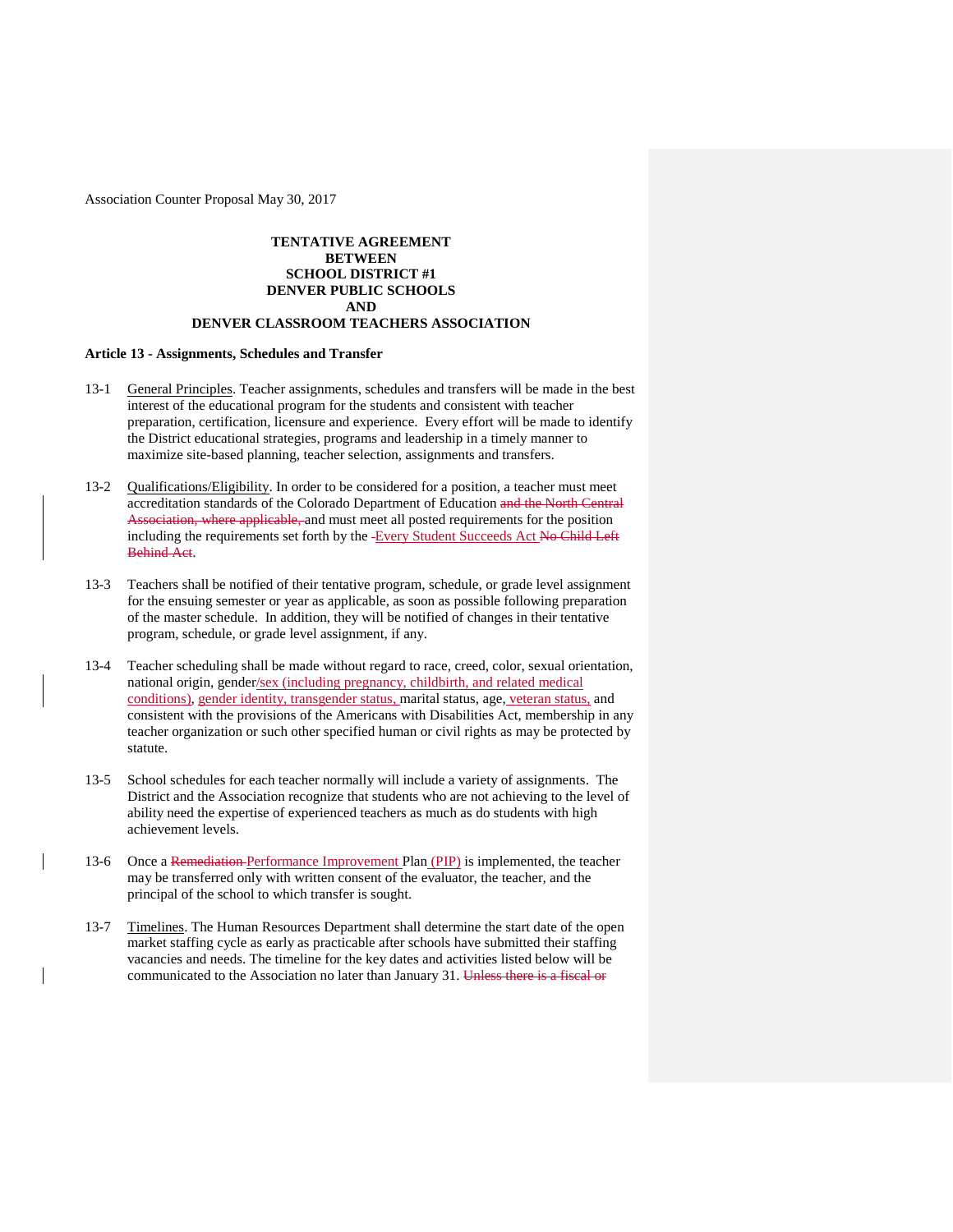enrollment exigency, the key dates and activities cited below will be completed by the end of the traditional calendar year.

Key dates and activities:

- Teachers verify consideration group. (Article 13-10)
- District notifies the Association of shortage areas, with an opportunity for discussion with the District.
- Teacher requests for Intent to Vacate, Early Retirement Incentive, move to parttime/job share, and Extended Leave of Absence<del>, and Return from Leave</del> notice submitted. (Articles 13-10, 22, 25, 31-16; Appendix  $\overrightarrow{AB}$ )
- Recommendation for non-renewal of probationary teachers.
- In-Building Bidding and Reduction in Building Staff interviews conducted by Personnel Committees. (Articles 13-10,13-15)
- Schools report vacancies. (Article 13-17) Vacancies are posted.
- Teachers apply to transfer for vacancies. (Article 13-18)
- Schools review qualified applicants' applications and resumes, schedule interviews, extend offers. Schools notify unsuccessful transfer applicants. (Articles 13-19, 13-20)
- Assignment of unassigned non-probationary teachers. (Article 13-19-4)
- End of open market staffing cycle.

#### 13-8 Personnel Committee.

- 13-8-1 Each school shall establish a Personnel Committee to select candidates for vacancies and Reduction in Building Staff (RIBS) at the school building.
- 13-8-2 The Personnel Committee will be composed of the principal and three (3) teachers chosen by a vote of the faculty, and may have no more than two (2) parent(s) as member(s) appointed by the Collaborative School Committee.
- 13-8-3 Teacher members will be chosen by the faculty. The Personnel Committee may have one (1) or more of the teacher assignments filled, on a rotating basis, by (a) teacher(s) in the grade, team, or department in which the vacancy exists. The Personnel Committee will determine whether more than one (1) Personnel Committee is necessary to meet the needs of the school.
- 13-8-4 The Personnel Committee will make decisions by consensus,if possible. If the Personnel Committee is unable to reach a decision by consensus, the principal shall make an impasse decision. the decision shall be made by majority vote.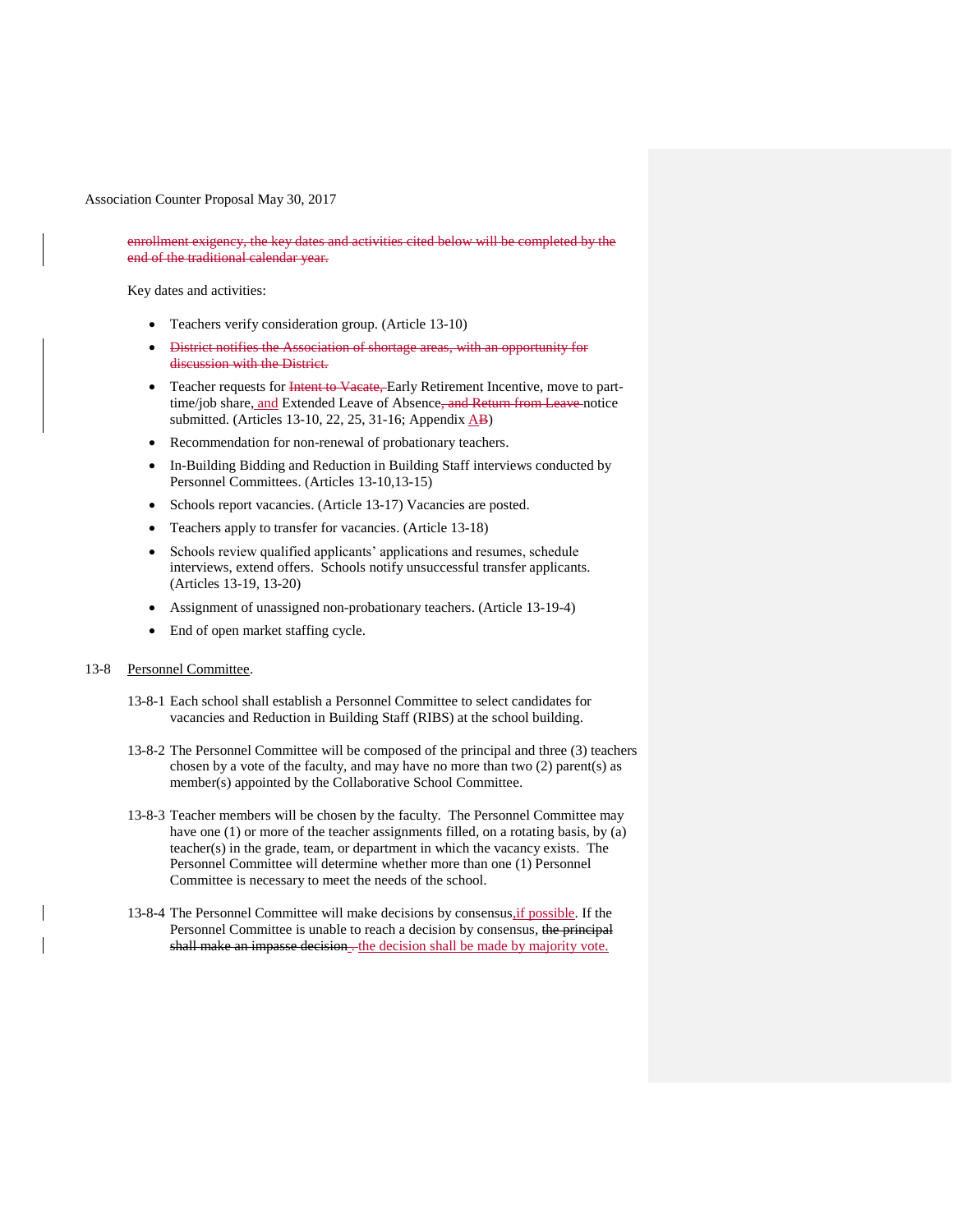- 13-8-4-1 A consensus decision is either unanimous or a majority decision that the entire Committee (including the dissenters) will support.
- 13-8-4-2 The District in collaboration with the Association will establish and provide resources for training and effective functioning of the Personnel Committee.
- 13-8-5 The decision or results of the Personnel Committee shall not be grievable. The failure to comply with the procedure contained in this Article is subject to grievance.
- 13-8-6 In determining the most suitable candidate for a vacant position or reducing a member of the staff, the Personnel Committee shall consider the following criteria:
	- instructional practices,
	- classroom management,
	- appropriateness of academic preparation,
	- teaching experience in the subject areas of the assignment and/or grade level,
	- participation in school activities beyond the classroom,
	- appraisals and relevant information in the central personnel file,
	- other criteria specific to the position as stated in the job posting,
	- building level interview,
	- references.
- 13-8-7 The Personnel Committee shall operate during the school all year. During the assignment of unassigned non-probationary teachers, the principal will communicate with the Personnel Committee without the necessity of an interview process. Outside of the school year the principal may fill positions without the requirement of consultation with the shall make a good faith effort to assemble as many of the Personnel Committee members or alternates as may be available.

#### 13-9 Involuntary Transfers.

- 13-9-1 Relocation. When a school program is relocated from one site to another, currently assigned teachers with contracts will maintain their assignment pursuant to the provisions of Article 13.
- 13-9-2 Changes in Program. The provisions of Article 13, which allow for the administrative transfer of staff due to a change in program, adopted by the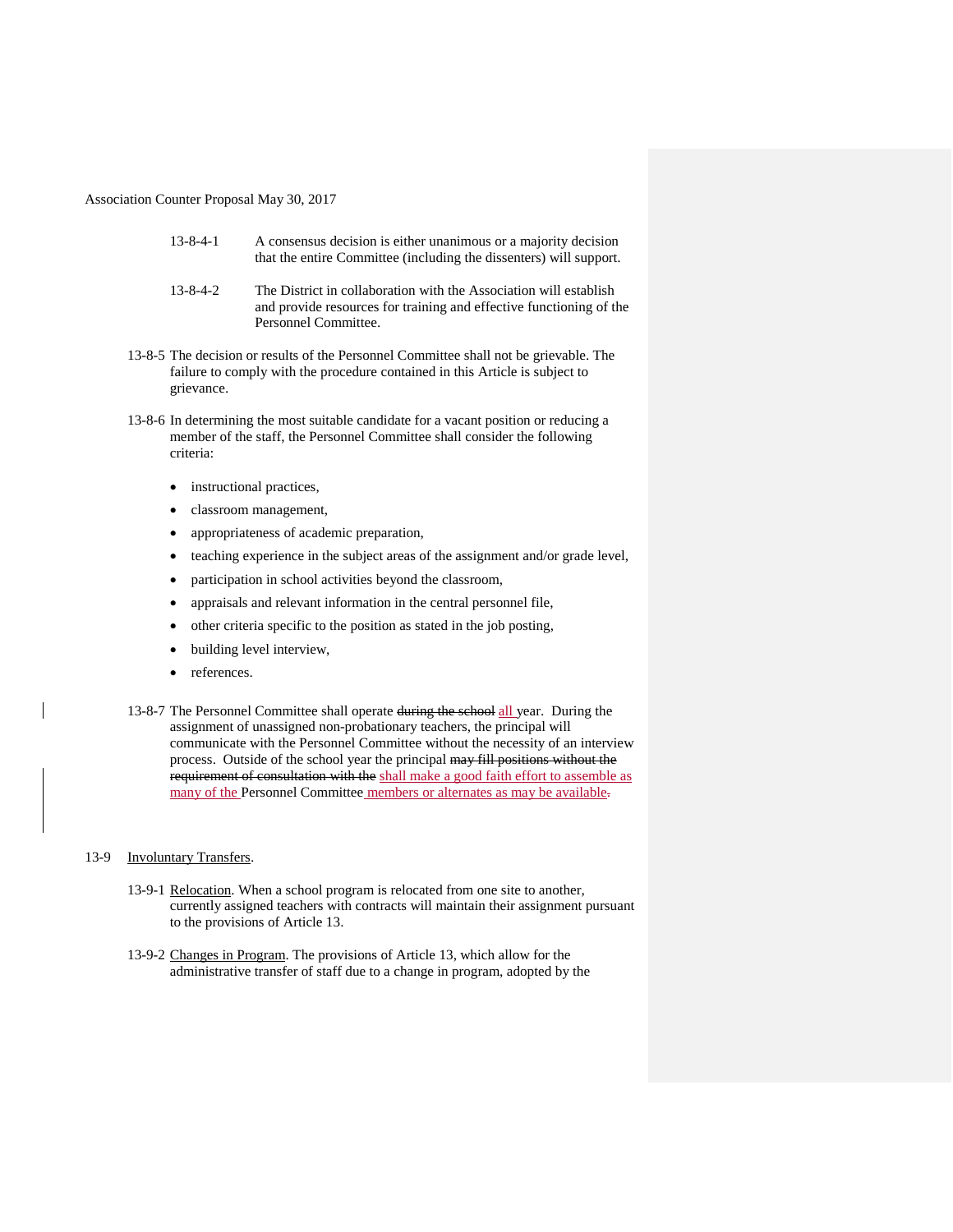Collaborative School Committee and affirmed by the Superintendent, will be appropriately followed.

- 13-9-3 Opening or Redesign of a School. When a new school is opened or redesigned, the principal shall make hiring decisions until the new Personnel Committee becomes operational. The first three teachers who accept positions, and who agree to serve, shall constitute the Personnel Committee until sufficient teachers are hired to enable a vote for bargaining unit members of the committee. The principal will follow the processes and standards set out in this Article.
- 13-9-4 School Relocation. If a school is relocated leaving few, if any, teachers assigned, teachers who remain assigned will not have to interview for their respective positions.

### 13-10 Reduction in Building Staff (RIBS).

- 13-10-1 The Collaborative School Committee will charge the Personnel Committee with the task of conducting a Reduction in Building Staff upon receipt of information that reduced the number of teaching bargaining unit assignments at a school, or when a Collaborative School Committee decides fewer teaching bargaining unit assignments are needed in a department, grade level or ELA/specialty area.
- 13-10-2 Following a determination of staffing needs including all attrition (resignations, retirements, teacher declaration of vacancies, and employees returning from leave) and declaration of consideration group, the Personnel Committee shall establish the group of teachers to be considered for reduction. The determination of staffing needs should include identification of all teachers who would volunteer to vacate a position.
- 13-10-3 The consideration group may be a grade level, department or specialty area. The consideration group shall be defined as narrowly as possible based on program needs. The Personnel Committee shall notify the affected consideration group as soon as possible. Teachers will not be required to re-interview for their positions if they are not in an affected consideration group.
	- 13-10-3-1 For the purpose of establishing consideration groups, teachers serving in more than one department, grade level or ELA/specialty area shall annually declare the department, grade level or ELA/specialty area in which they choose to be considered no later than the completion of the third week of school.
	- 13-10-3-2 Each teacher may reside in only one consideration group.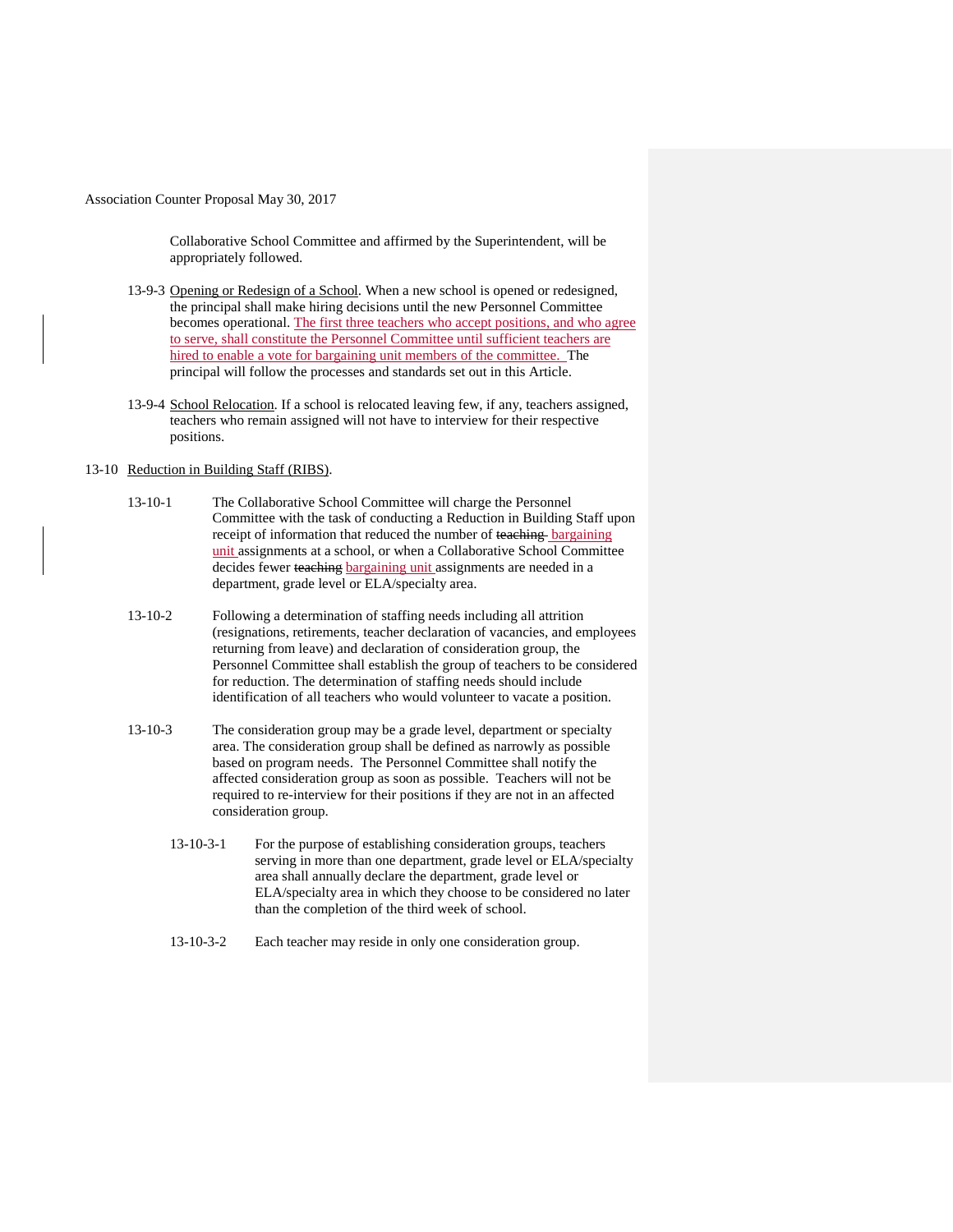| $13 - 10 - 3 - 3$ | Excluding job share teachers, contract teachers who are assigned to |
|-------------------|---------------------------------------------------------------------|
|                   | a school less than full-time, shall be accorded the same transfer   |
|                   | rights as other teachers in the consideration group.                |

- 13-10-4 Teachers on approved leaves where their positions are being held in accordance with Appendix  $\overline{AB}$  shall be considered equally for the purpose of reduction.
- 13-10-5 The Personnel Committee shall establish and make available to all faculty members a written procedure that will be followed when determining the teacher(s) to be reduced from a building. In developing the procedures for Reduction in Building Staff, the Personnel Committee shall include the following:
	- Teachers in the consideration group may choose to vacate an assignment.
	- Teachers in the consideration group should be allowed to interview for any vacancy in the school that is posted through the in-building bidding process.
	- All members of the consideration group must be interviewed by the Personnel Committee.
	- In the event the RiB should not longer be necessary, the RiBed teacher is entitled to his/her former position.
- 13-10-6 The Personnel Committee shall attempt to reach consensus on the candidate most suitable to be reduced. If the Personnel Committee is unable to reach consensus, the principal a majority vote of the PC will decide which candidate will be reduced.
- 13-10-7 At the time of the reduction, impacted teachers will be provided with notice of the obligation to secure a mutual consent assignment as well as information about the staffing process. Teachers whose positions are reduced will have the option of participating in resume-writing workshops, interview training and/or other supports provided by the District. Any teacher transferred during the school year by the District may be provided with up to two (2) days of non-pupil contact planning time in order to permit the transferred teacher to make an orderly transition between the two (2) assignments- Any teacher transferred during the school year by the District shall be provided up to two (2) days of non-pupil contact time in order to permit the transferred teacher to make an orderly transition between the two (2) assignments.
- 13-10-8 Unassigned teachers Teachers who are involuntarily transferred are expected to actively participate in the teacher staffing process. The District may pursue consequences for teachers who are directly placed for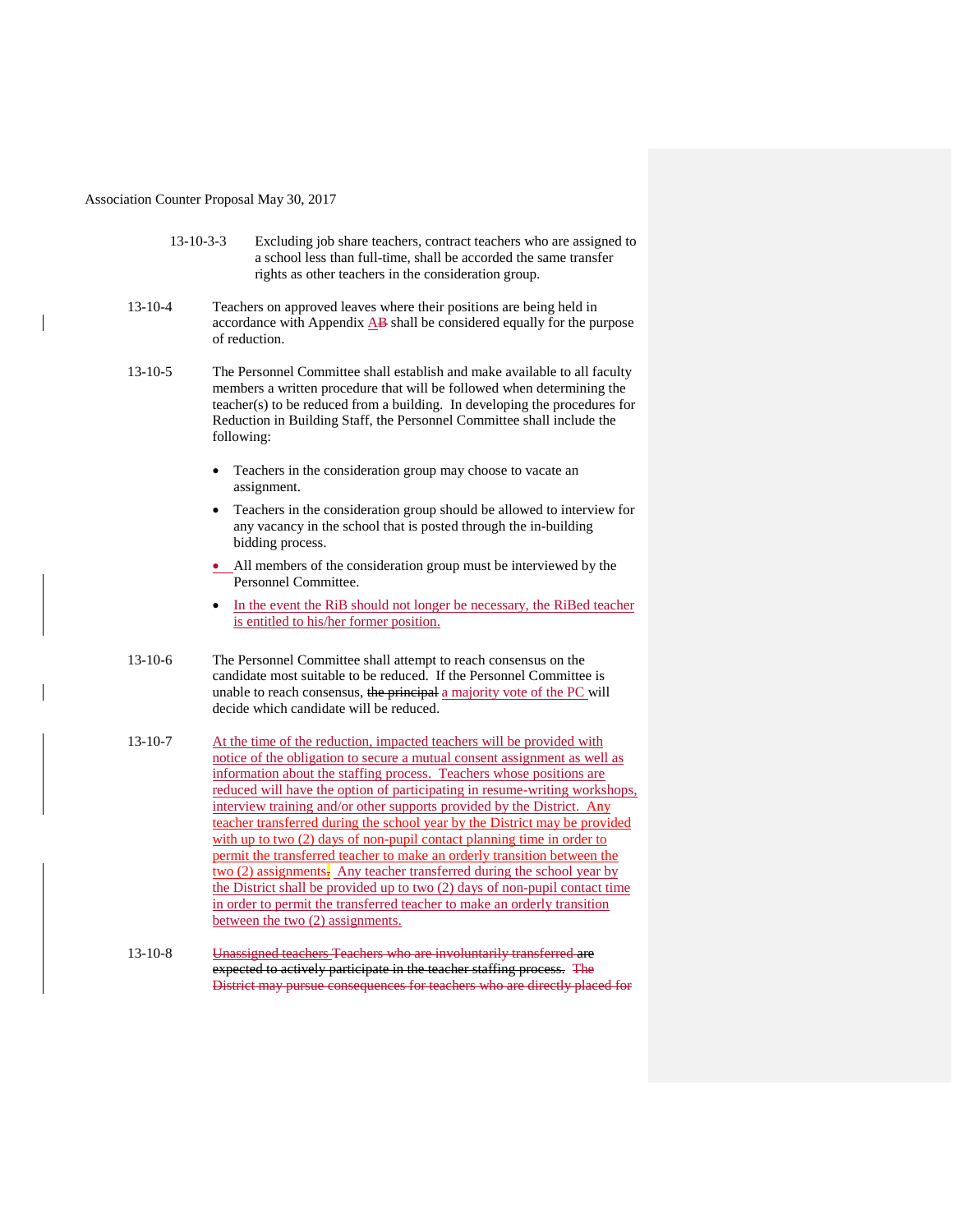three (3) consecutive years who have not actively participated in the teaching staffing process.

- 13-10-9 Leaves/Job Share/Retirement. See related Articles 22, 25 and 31-16.
- 13-10-10 Guaranteed interviews for reduced active non-probationary teachers, as required by state law, are offered through District-wide hiring fairs. DPS will consult with DCTA regarding the structure of any such hiring fairs... Non-probationary teachers, including teachers who have been displaced as a result of school closure or redesign, who are not able to interview with two or more schools during the hiring fairs will contact DPS Department of Human Services as soon as practicable for assistance in scheduling the two guaranteed interviews.
- 13-11 School Redesign, Restart, and Restructuring Closure. The parties affirm that the action to redesign a school is due to structure and design reasons and is not a reflection on individual teacher competency. The Association and the District enter into this Agreement to assure that a known and fair process is followed in the treatment of personnel in a school that has been designated for rRedesign, Restructurerestart, or closure. By definition, the Redesign or Restructure of a school shall refer to the Superintendent's decision pursuant to Article 5.
	- 13-11-1 The parties agree the treatment of personnel at schools impacted by rRedesign or Restructure to be as follows:
		- a. The District will designate a principal who will begin the teacher selection process immediately. Among the criteria that will be considered in hiring decisions will be familiarity with the school, students, parents and Community.
		- b. All teachers who have assignments at the school will have an opportunity to interview for vacant positions with the principal until a new Personnel Committee is elected.
		- c. Teachers who are not selected through this process defined in #b may apply for and be interviewed for positions during the open market staffing cycle.
		- d. Teachers who choose to leave the redesigned school, or who interview at the school but are not selected, will be invited to participate in the spring hiring fair and other opportunities available to unassigned teachers.guaranteed at least two (2) interviews for other vacancies during the open market staffing cycle.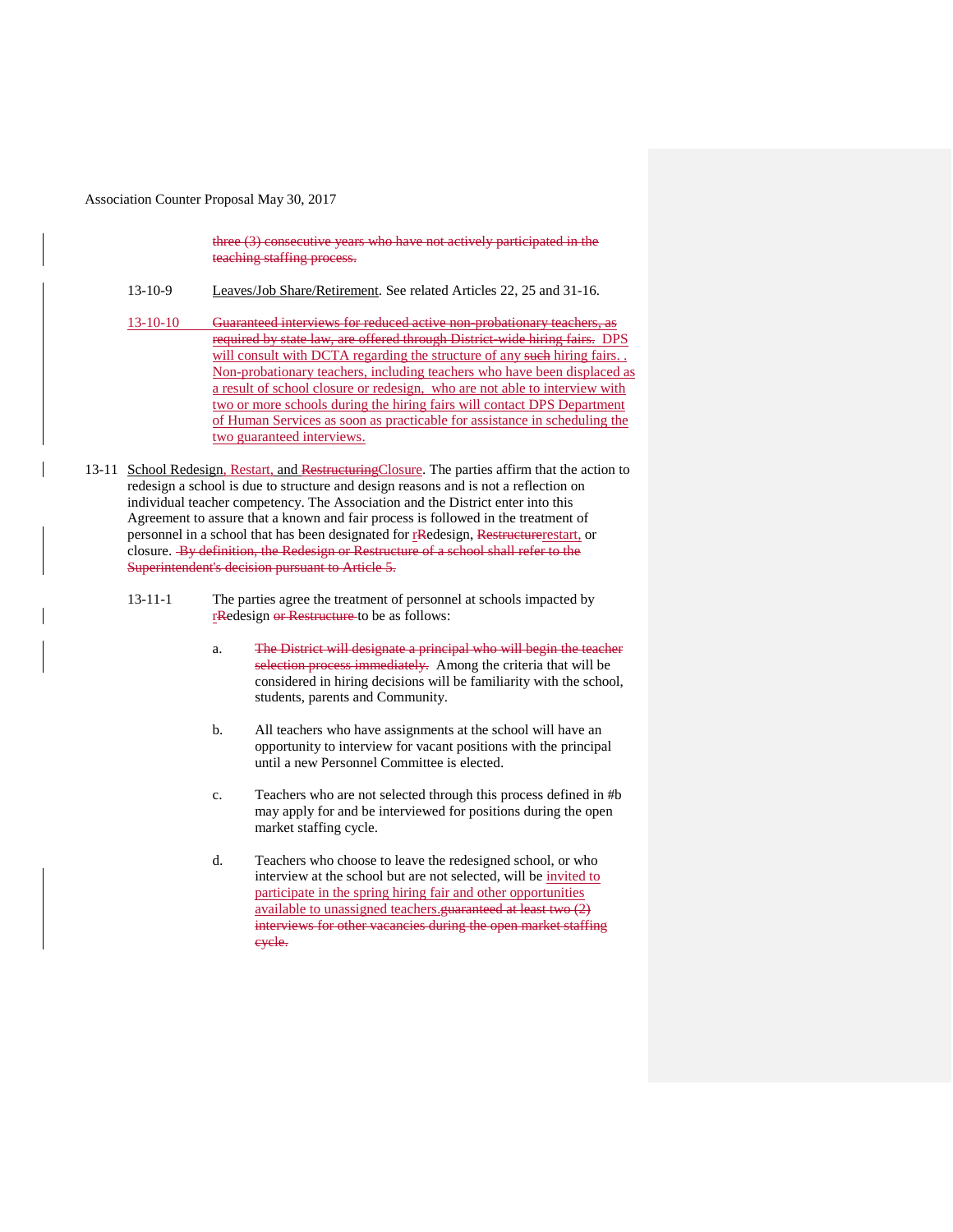- e. The District and the Association will monitor this process to ensure adherence to this procedure.
- f. The District may require additional work outside the normal school day, time beyond the adopted school year, or activities attributable to the design of the new teaching and learning structure and programs at the school. Compensation for such time will be in accordance with the applicable provisions of this Agreement.
- 
- 13-11-2 The parties agree that the treatment of personnel impacted by closure or restart will be as follows:
	- Teachers will have an early opportunity to interview for vacancies at schools where students have been reassigned due to closure.
	- The District will make special efforts to ensure that teachers will receive replacement positions within the district. In the event that finalists for a position include candidates who would be new district hires, preference shall be given to current DPS teachers
	- ab. At a minimum, Teachers who are reduced as a result of the restart or closure will be invited to participate in the District's spring hiring fair and other opportunities available to unassigned teachers. guaranteed at least two (2) interviews for other vacancies on the District-wide postings.

## VOLUNTARY TRANSFERS

- 13-12 Specialized Service Providers (SSPs)s. Specialized service personnelproviders, including nurses, social workers, psychologists, speech correctionist/therapistslanguage pathologists, audiologists, occupational therapists, physical therapists, counselors, and any other specialty group, shall be transferred according to a written procedure made available to all affected employees, designed by their Department Leadership Team (DLT). Specialized service personnel shall meet annually with their supervisor to discuss and make revisions to written reassignment procedures. If an SSP specialized service provider is not assigned by the end of the traditional school year, Human Resources or designee will notify him/her the teacher by the last day of the school year to discuss the status of the teacher's assignment.
- 13-13 Intent to Vacate. A notice to vacate a position may only be requested by a nonprobationary teacher that has been direct placed after his/her school has been closed, redesigned, restructured, or experienced a program change that impacts their assignment. The intent to vacate request will only be honored the year after the direct placement has occurred.
- 13-14 Probationary Teachers. A probationary teacher in good standing, at a traditional school, may choose to transfer only once during his/her probationary period first three years of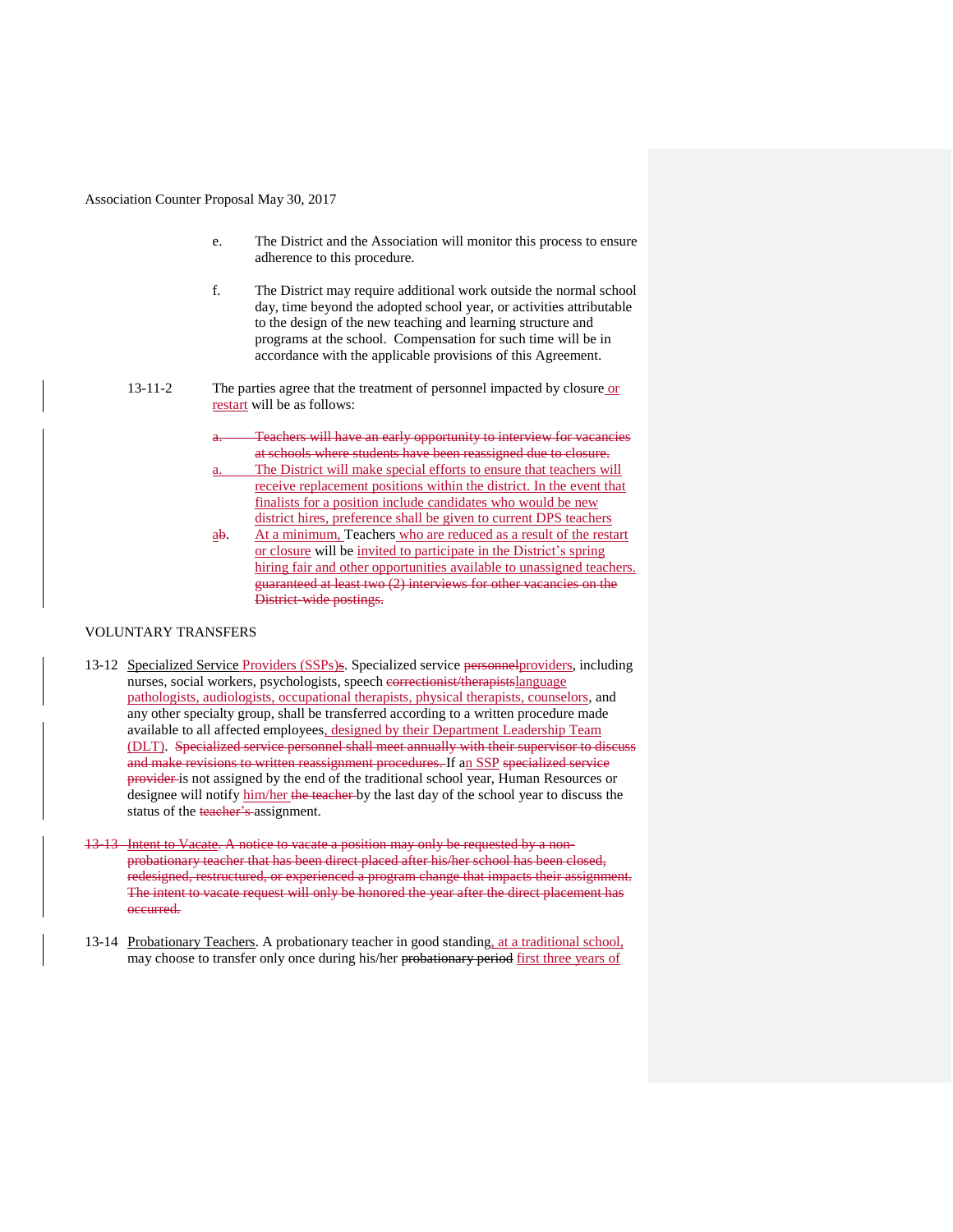service in DPS except upon mutual agreement between the probationary teacher and the site administrator unless otherwise noted in Article 13-9.

### 13-15 In-Building Bidding.

.

| $13 - 15 - 1$ | The Department Chairs at the secondary level and grade level Chairs at the |
|---------------|----------------------------------------------------------------------------|
|               | elementary level, in collaboration with the principal, will establish      |
|               | procedures whereby teachers may indicate assignment preferences. All       |
|               | such procedures shall emphasize the needs of students as the primary       |
|               | consideration for assignment. Teacher preferences may be established at    |
|               | grade level meetings, departmental meetings, or team meetings, as          |
|               | appropriate. These adjustment of assignments shall not be considered       |
|               | vacancies.                                                                 |

13-15-2 In accordance with Article 13-8, the Personnel Committee shall determine whether any vacant positions will first be posted in that school before they are posted District-wide. Based on this decision, members of a school faculty who are qualified and have a continuing contract shall be able to apply for all such vacancies that may occur in that school prior to its being posted District-wide.

13-15-2 The Personnel Committee shall inform the faculty of any anticipated vacant positions. Once posted, the Personnel Committee may elect to interview current faculty prior to considering external candidates. Positions will not be considered an "Available Position" until the school has completed any internal process.

**Commented [A1]:** From 2011 MOU

13-15-3 In determining if current faculty is allowed to bid on a vacancy prior to its being posted District-wide, the Personnel Committee will:

- identify its staffing needs, including the identification of all teachers who will vacate their positions;
- determine assignments open for in-building bidding and announce them to the faculty;
- determine and announce procedures for in-building bidding;
- allow eligible faculty members interviews by the Personnel Committee.

13-15-4 Teachers who agree to fill a different position within the same school for the next school year, through the in-building bidding procedure, forfeit their right to bid for and be assigned to a position listed on the vacancy list. District's Talent Acquisition system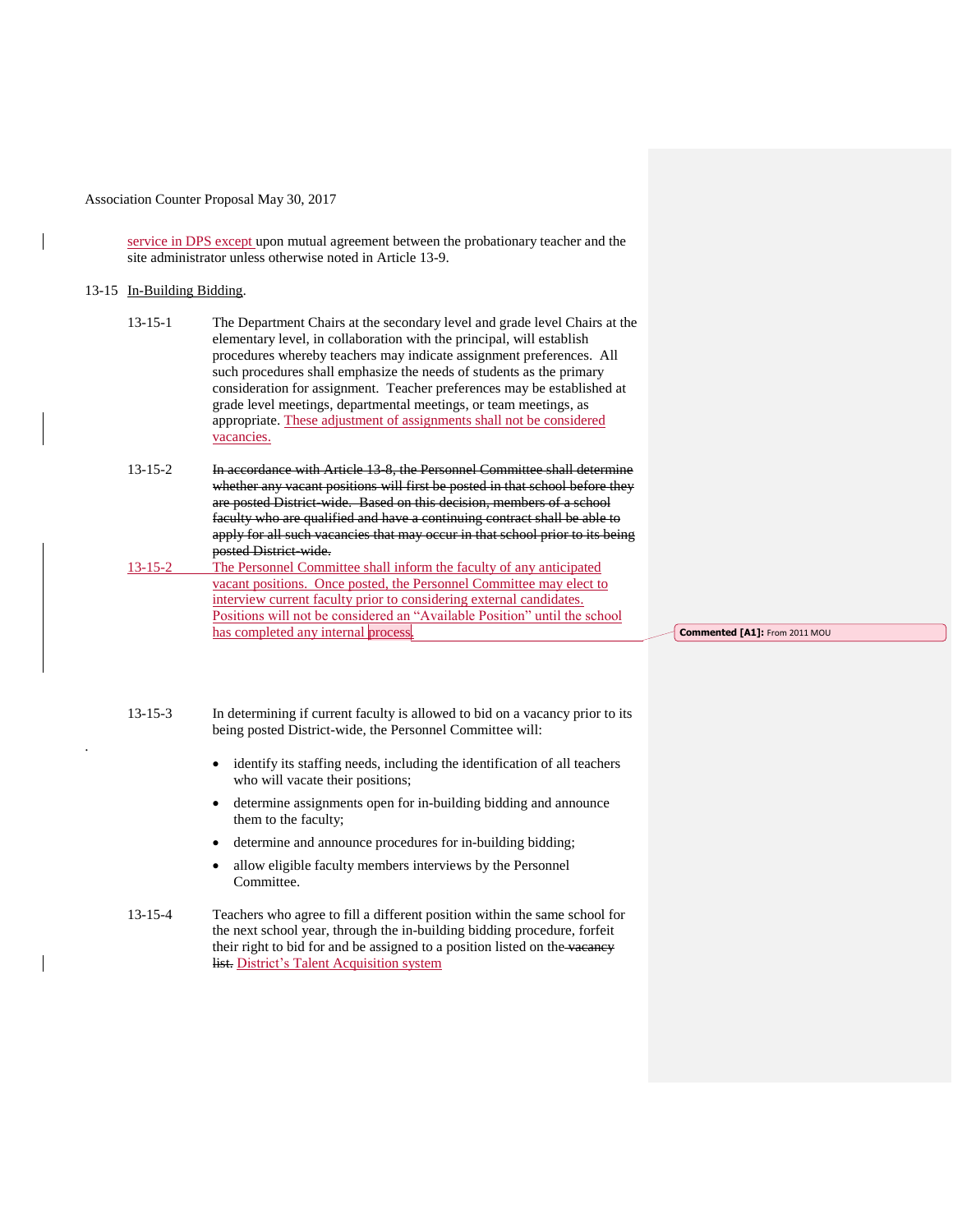13-16 All teachers who are at a Beacon School at the time of its conception are required to sign a statement committing to implement the program as adopted by the Board of Education. Teachers who do not sign the statement will be allowed to vacate their position and are guaranteed two interviews during the subsequent staffing cycle.

### 13-167 Posting Vacancies.

- $13-167-1$  The principal shall be responsible for notifying the Department of Human Resources of vacancies that are open at their school as soon as they are known.
- 13-1<u>6</u>7-2 Each vacancy shall be posted on the Denver Public Schools websiteDistrict's Talent Acquisition system.
- 13-8-10 Unassigned Teachers shall be eligible to apply for any positions from which they are qualified. Teachers in longer term temporary placements may move at any point during the school year.
- 13-167-3 The Personnel Committee shall write basic postings and detailed job descriptions for all vacancies that occur at their school.
- 13-167-4 The Personnel Committee shall write interview questions based on the posting.
- 13-167-5 Postings shall include a brief description of all involved responsibilities, and special and unique qualifications.
- 13-167-6 Vacancies that occur as a result of an approved leave of absence shall be designated as an annual assignment placeholder.
- 13-167-7 Vacancies for Teacher on Special Assignment (TOSA) shall be posted when they become available.
- 13-1<u>6</u>7-8 Teachers who successfully bid on a position during the open market staffing cycle are ineligible to bid on subsequent positions posted during the same calendar year.

### 13-178 Applications.

13-1<u>78-1</u> Teachers applying for a vacancy in other schools must complete the appropriate application forms and notify their principal at the time of application. Teachers shall not be subject to retaliation by their current principal/designee for applying for other district vacancies, including their professionalism scores or references.

**Commented [A2]:** From 2011 MOU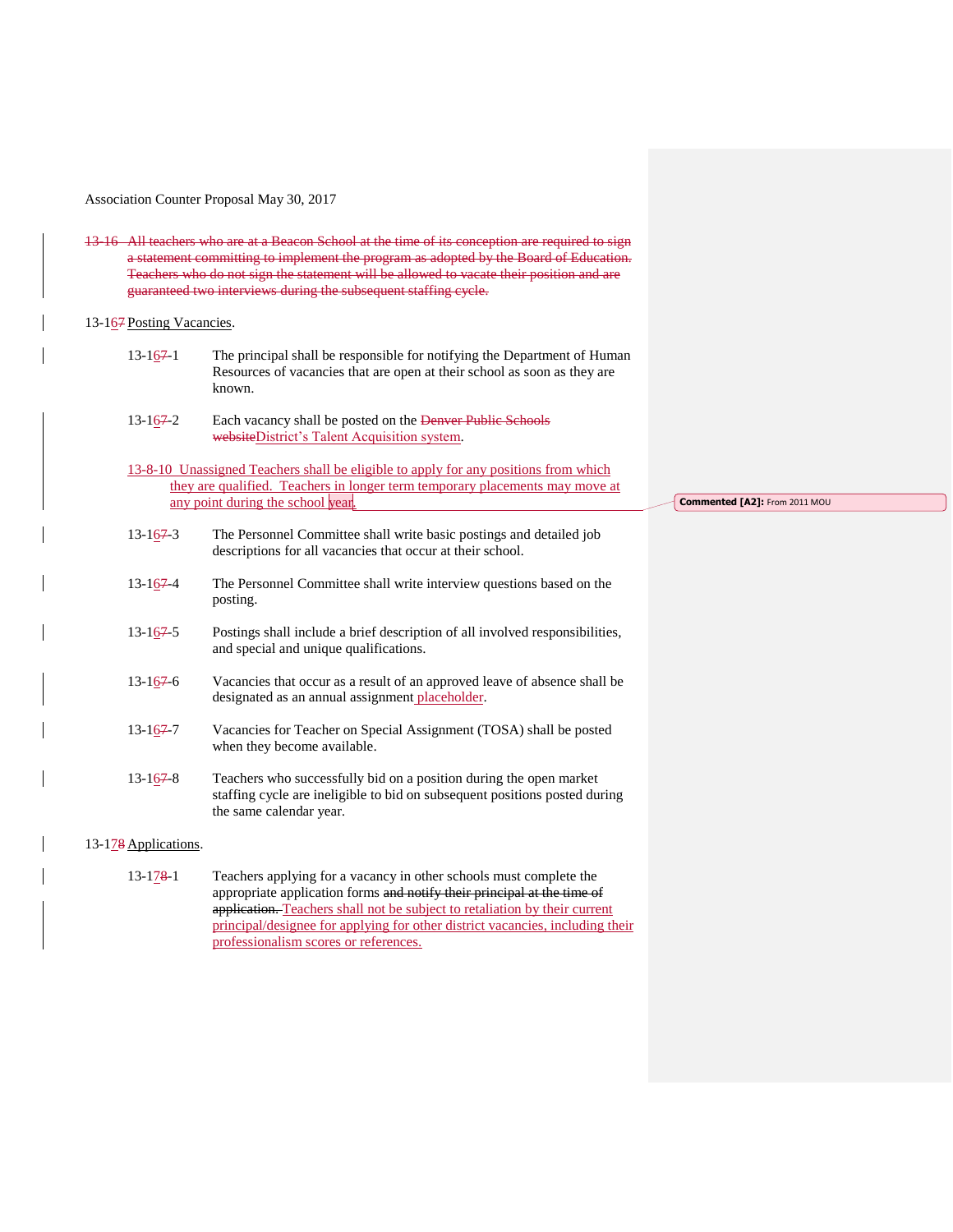13-178-2 Applications for vacancies may be submitted by any currently qualified candidate. The Department of Human Resources shall screen all applications to ensure compliance with the state law and District requirements. The resumes and applications of all qualified candidates for a vacancy will be forwarded available to the school on the District's Talent Acquisition system. Teacher applicants shall be responsible for sending their resumes to the schools where they have applied.

### 13-189 Selection Procedure.

| 13-189-1 | The Personnel Committee shall review all applications forwarded from the  |  |  |
|----------|---------------------------------------------------------------------------|--|--|
|          | Department of Human Resources-and determine how many and which            |  |  |
|          | applicants will be interviewed. When there are two or more applicants for |  |  |
|          | a position, the Personnel Committee shall interview a minimum of two      |  |  |
|          | candidates.                                                               |  |  |

- 13-189-2 Interviews shall be completed and a decision made no later than thirty (30) days after the vacancy is posted.
	- 13-189-2-1 A transfer applicant who is interviewed by the Personnel Committee shall be notified by the Personnel Committee, principal or designee in a timely manner regarding the status of the position.
- 13-189-3 The Department of Human Resources will be notified no later than thirty (30) days after the vacancy is posted if no candidate is selected. The Association will receive this information upon request.
- 13-19-4 The Department of Human Resources will monitor the vacant positions during the staffing cycle and will place unassigned, non-probationary teachers into vacancies as needed. If it is not possible to assign a teacher prior to the end of the traditional school year, Human Resources or a designee will notify the impacted teacher by the last day of school of the status of the teacher's assignment. Positions which remain unfilled, will be filled by the Department of Human Resources.
- 13-19-5 A list of probationary teachers "in good standing" will be retained and utilized for consideration in current/future openings. The list will be forwarded to schools for their consideration after the open market staffing cycle ends.
	- 13-19-5-1 The term "in good standing" will mean a probationary teacher who has not been recommended for non-renewal due to classroom performance concerns and/or non-completion of District job requirements.

13-1920 Unassigned Teachers and Limited Term Assignments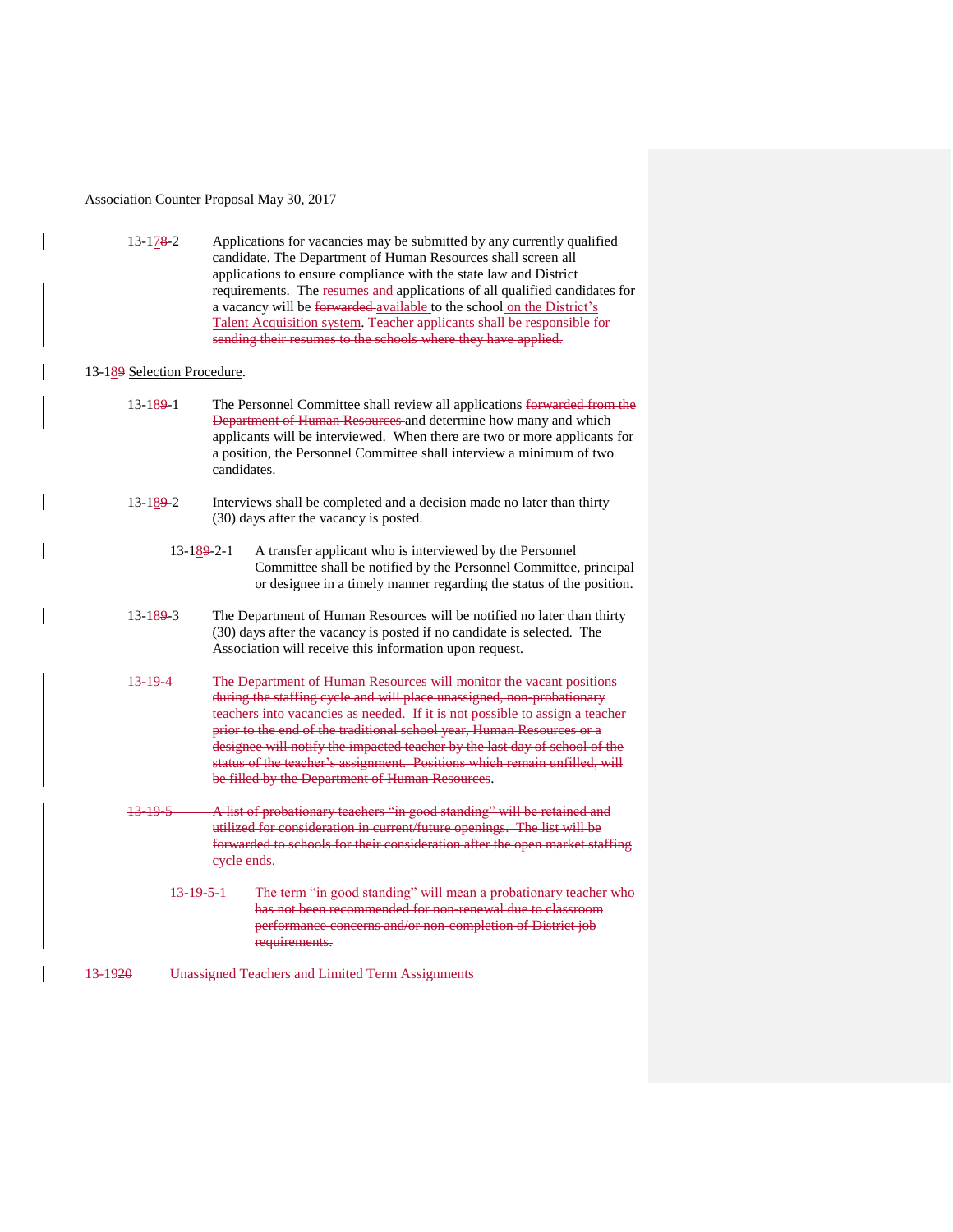| 13-1920-1               | A non-probationary teacher who has not secured a mutual consent                       |                               |
|-------------------------|---------------------------------------------------------------------------------------|-------------------------------|
|                         | assignment will be placed in a limited-term assignment during the period              |                               |
|                         | in which they are attempting to secure a mutual consent assignment. The               |                               |
|                         | Department of Human Resources or designee will notify unassigned                      |                               |
|                         | teachers when an appropriate assignment has been confirmed, and will                  |                               |
|                         | provide basic details of the assignment. Any such limited term                        |                               |
|                         | assignments do not, however, interrupt the period in which the teacher is             |                               |
|                         | required to secure a mutual consent assignment before being placed on                 |                               |
|                         | unpaid leave. The district shall make every effort to place an unassigned             |                               |
|                         | teacher in a position for which they are qualified and which may be                   |                               |
|                         | available for mutual consent.                                                         |                               |
| $12 - 19 - 2$           | A simple form to be signed by the principal and the teacher will be                   |                               |
|                         | available to notify HR of intent to convert a temporary teaching                      |                               |
|                         | assignment into a mutual consent position at any time during the year.                | Commented [A3]: From 2011 MOU |
|                         |                                                                                       |                               |
| $13-1920-2$             | A non-probationary teacher who is in a limited-term assignment and is                 |                               |
|                         | attempting to secure a mutual consent assignment may apply for and                    |                               |
|                         | accept positions throughout the year. Teachers who secure a mutual                    |                               |
|                         | consent assignment before the 12 months or two hiring cycles has ended                |                               |
|                         | will continue on paid, active status with the district and will see no change         |                               |
|                         | in their salary, or benefits, or non-probationary status.                             |                               |
|                         |                                                                                       |                               |
| $13 - 1920 - 3$         | A non-probationary teacher who does not secure a mutual consent                       |                               |
|                         | assignment within 12 months or two hiring cycles shall be placed on                   |                               |
|                         | unpaid leave without benefits until such time as he or she secures a mutual           |                               |
|                         | consent assignment.                                                                   |                               |
|                         |                                                                                       |                               |
| $13-1920-4$             | If a probationary teacher does not secure a mutual consent assignment for             |                               |
|                         | the following school year before June 1, the teacher will be non-renewed.             |                               |
|                         |                                                                                       |                               |
| 13-1920-5               | Probationary teachers reduced during the fall adjustment process may be               |                               |
|                         | placed, at District discretion, into temporary instructional support                  |                               |
|                         | positions for the remainder of the year. Their contract shall be honored for          |                               |
|                         | the remainder of the school year.                                                     |                               |
|                         |                                                                                       |                               |
| Assignments/Placements. |                                                                                       |                               |
| <del>13-20-1</del>      | Teachers assigned to a vacant position will not be eligible to apply for              |                               |
|                         | subsequent vacancies during the current school year unless there is a                 |                               |
|                         |                                                                                       |                               |
|                         | mutual agreement between the principals of the respective schools and the<br>teacher. |                               |
| 13-20-2                 | Teachers accepted to fill vacancies will remain in their current assignment           |                               |
|                         | until the end of the school year, except as determined by the Department              |                               |

of Human Resources.